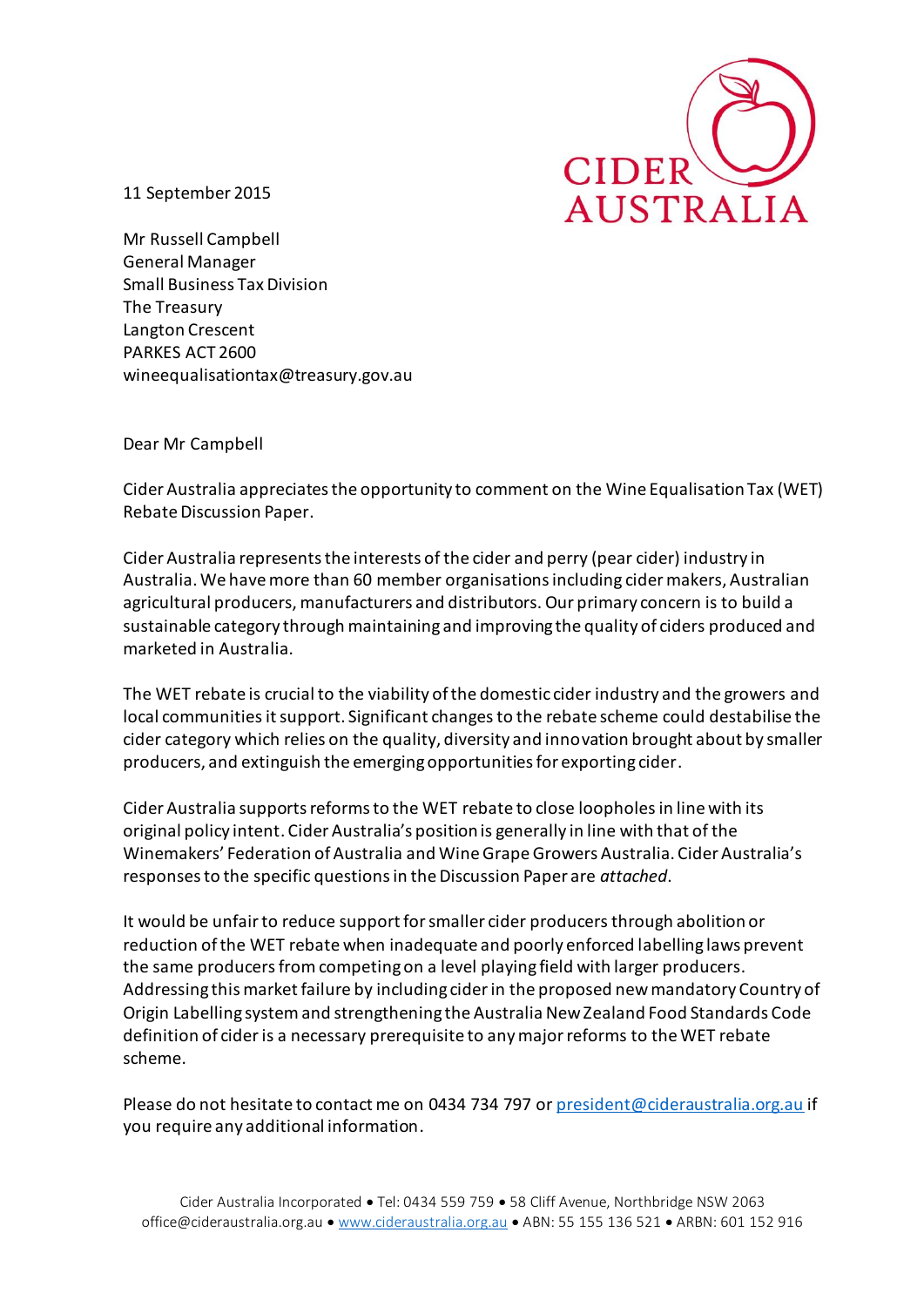Yours sincerely

5 B Rid

Sam Reid President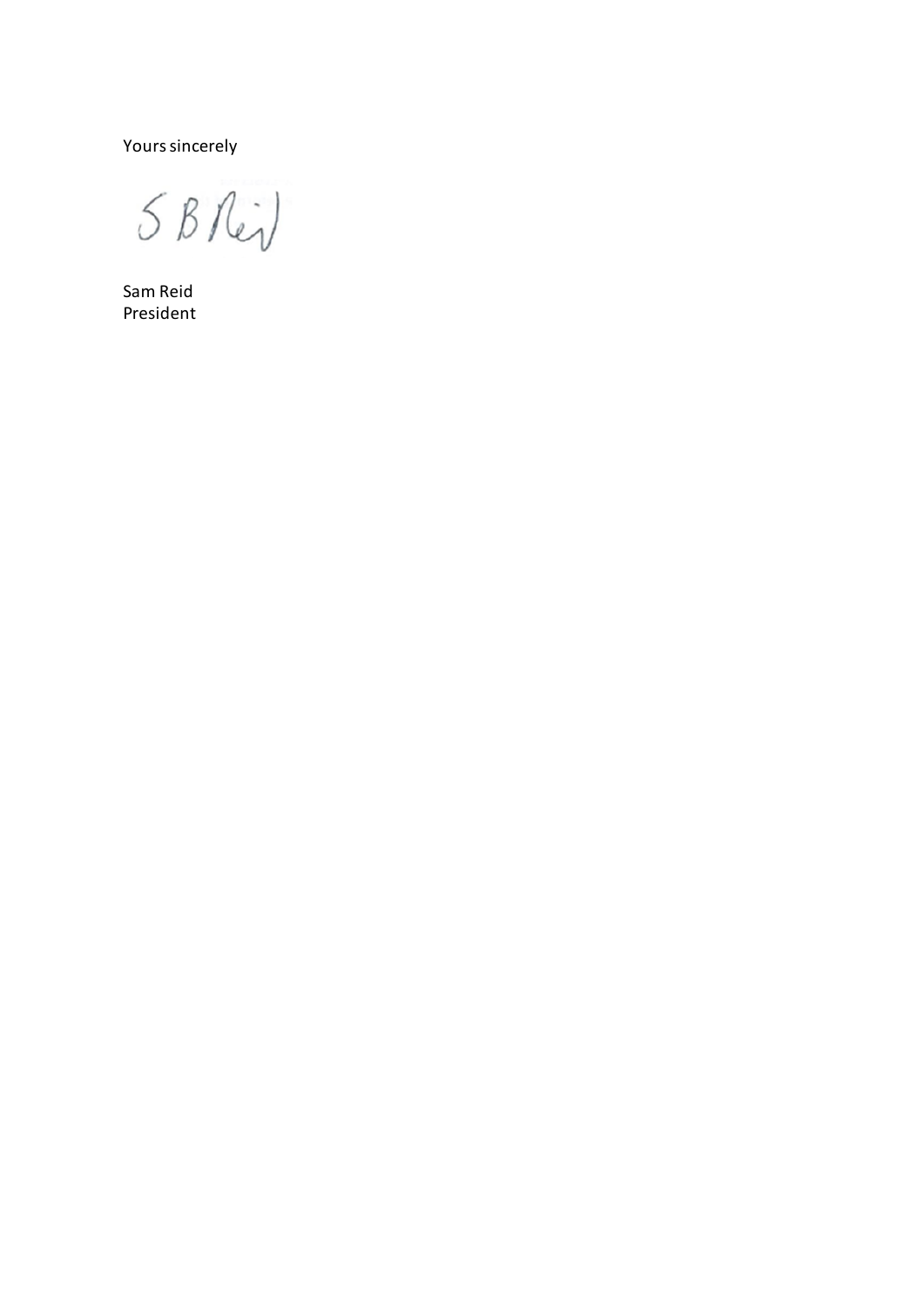## **ATTACHMENT: CIDER AUSTRALIA'S RESPONSE TO WET REBATE DISCUSSION PAPER QUESTIONS**

| Question                                                                                                                       | Cider Australia comment                                                                                                                                                                                                                                                                                                                                                                                                                                                                                                                                                                                                                                                                                                                                                                          |
|--------------------------------------------------------------------------------------------------------------------------------|--------------------------------------------------------------------------------------------------------------------------------------------------------------------------------------------------------------------------------------------------------------------------------------------------------------------------------------------------------------------------------------------------------------------------------------------------------------------------------------------------------------------------------------------------------------------------------------------------------------------------------------------------------------------------------------------------------------------------------------------------------------------------------------------------|
| 1. Is the WET rebate delivering benefits to the wine industry and/or<br>contributing to distortions in the wine industry? How? | - Yes, the rebate is delivering benefits to small independent producers in<br>regions.                                                                                                                                                                                                                                                                                                                                                                                                                                                                                                                                                                                                                                                                                                           |
|                                                                                                                                | - Yes, in some circumstances the rebate is contributing to distortions in the<br>wine industry by subsidising uneconomic production and reducing prices.                                                                                                                                                                                                                                                                                                                                                                                                                                                                                                                                                                                                                                         |
| 2. Is the future sustainability of the Australian wine industry linked to the<br>production of high quality wine? How?         | - Yes, high quality wine with effective regional/country of origin labelling<br>will build strong brands that consumers identify with. This is needed to<br>compete globally.<br>- Current labelling requirements for cider are inadequate and threaten the<br>sustainability of the cider category.                                                                                                                                                                                                                                                                                                                                                                                                                                                                                             |
| 3. Is there a policy case to be made for the WET rebate continuing to<br>operate in its current form?                          | - Yes, particularly for cider as it is a burgeoning category that relies on the<br>quality, diversity and innovation brought about by smaller producers to<br>continue to develop and mature.                                                                                                                                                                                                                                                                                                                                                                                                                                                                                                                                                                                                    |
| 4. How could the WET rebate be redesigned to better support the wine<br>industry?                                              | - Refer to WFA Submission<br>- Cider Australia notes in relation to WFA's proposed definition of rebatable<br>wine, that for cider and perry, the capacity of a single container should not<br>exceed 51 litres at the time of the dealing (rather than the 5 litres<br>proposed by WFA). The reason is that it is a common and highly efficient<br>practice within the cider industry to sell branded cider in 30L and 50L kegs.<br>In terms of efficiency and sustainability, packaging in glass bottles costs up<br>to 3 times more than reusable kegs. Furthermore, packaging cider and<br>perry in kegs does not indicate a lower quality product. On this basis, it is<br>important that the definition of rebatable cider and perry include branded<br>products sold in 30L and 50L kegs. |
| 5. Should the purpose of the WET rebate be to support rural and regional<br>winemakers only? How could this be achieved?       | - Agree in principle. Note this objective would be very difficult to achieve.<br>- Refer to WFA Submission                                                                                                                                                                                                                                                                                                                                                                                                                                                                                                                                                                                                                                                                                       |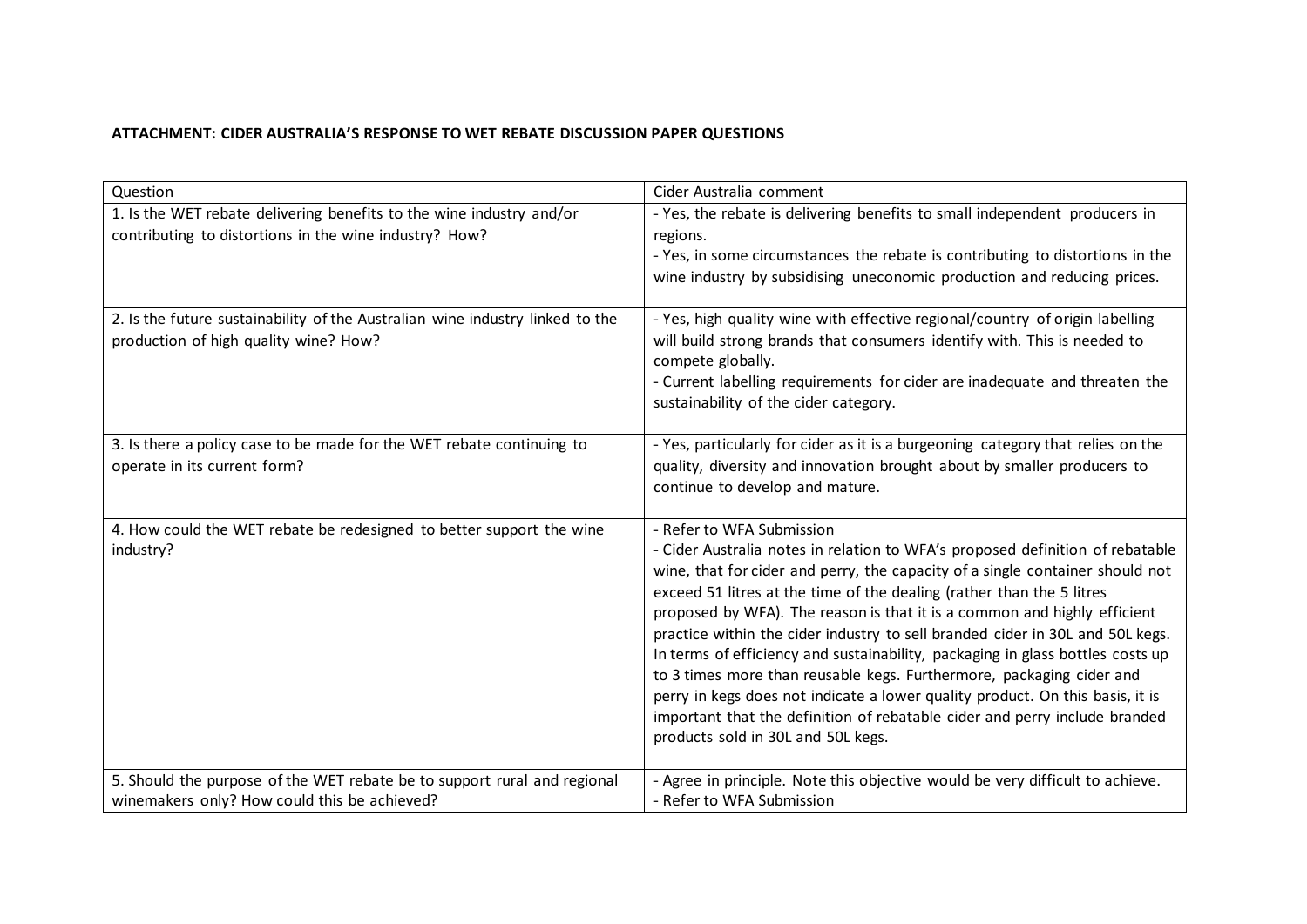| 6. What other policy goals should the WET rebate pursue? Why?                                                            | - Refer to WFA Submission                                                                                                                                                                                                                                                                                                                                                                                     |
|--------------------------------------------------------------------------------------------------------------------------|---------------------------------------------------------------------------------------------------------------------------------------------------------------------------------------------------------------------------------------------------------------------------------------------------------------------------------------------------------------------------------------------------------------|
| 7. Should the WET rebate be abolished? Why?                                                                              | - No, the WET rebate still meets its key objective and is supporting small<br>producers and, in turn, rural & regional communities.                                                                                                                                                                                                                                                                           |
| 8. If the WET rebate was removed, what would be the likely effects for the<br>wine industry?                             | - The cider category could lose all of the smaller independent producers<br>and become a generic category with only large scale foreign owned<br>corporations with the economies of scale with cost structures required to<br>compete.                                                                                                                                                                        |
| 9. Should the WET rebate be replaced with a grant scheme that would<br>phase out over a defined period of time? Why/not? | - No, this would be difficult to administer and would add significant<br>compliance and administration costs for government and producers. The<br>relative burden of any change would greatest on the smaller start-up<br>producers.<br>- Refer to WFA Submission                                                                                                                                             |
| 10. Over what period of time should the grant phase out? What transitional<br>arrangements should apply?                 | - Any phasing out of industry support should be over a minimum of 10<br>years. This is the minimum time required for apple plantation investments<br>to break-even.                                                                                                                                                                                                                                           |
| 11. Are there other ways that the wine industry could be supported to<br>restructure? What are they?                     | - Refer to WFA Submission<br>- Level the playing field for small and medium producers by strengthening<br>the integrity of cider labelling laws in Australia. This can be achieved by<br>including cider in the new mandatory country of origin food labelling<br>system and by updating the Australia New Zealand Food Standards Code<br>definition of cider to include a minimum juice content requirement. |
| 12. Should eligibility to the WET rebate be restricted by excluding bulk,<br>unpackaged and unbranded wine?              | - Refer to WFA Submission<br>- Cider Australia notes in relation to 'bulk' sales that it is common practice<br>within the cider industry to sell branded cider (intended for retail sale) in<br>30L and 50L kegs. In terms of efficiency and sustainability, packaging in<br>glass bottles is much less efficient and costs up to 3 times more than                                                           |